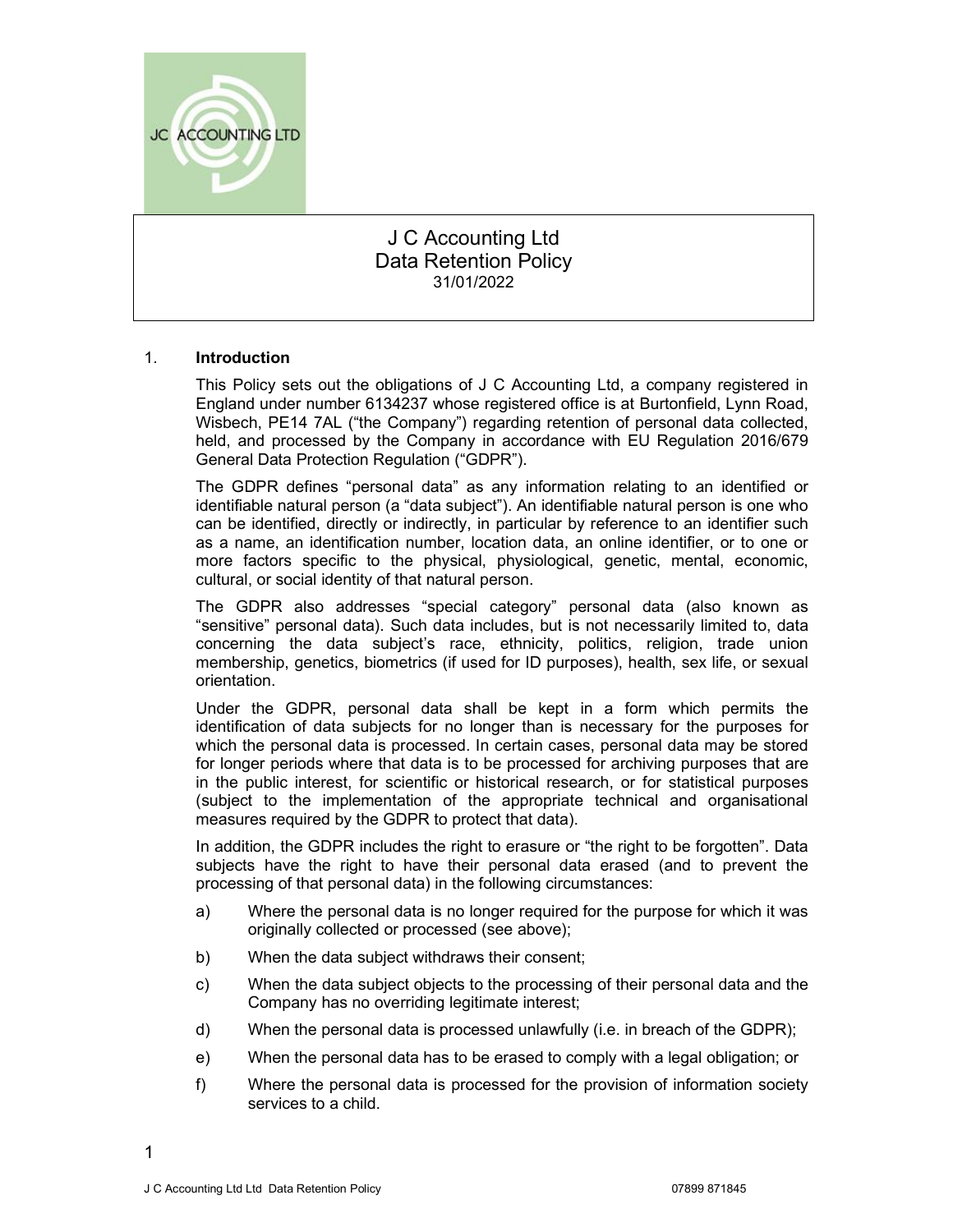This Policy sets out the type(s) of personal data held by the Company for production of Accounts, Tax Returns, Payroll and other accountancy work, the period(s) for which that personal data is to be retained, the criteria for establishing and reviewing such period(s), and when and how it is to be deleted or otherwise disposed of.

For further information on other aspects of data protection and compliance with the GDPR, please refer to the Company's Data Protection Policy.

## 2. Aims and Objectives

- 2.1 The primary aim of this Policy is to set out limits for the retention of personal data and to ensure that those limits, as well as further data subject rights to erasure, are complied with. By extension, this Policy aims to ensure that the Company complies fully with its obligations and the rights of data subjects under the GDPR.
- 2.2 In addition to safeguarding the rights of data subjects under the GDPR, by ensuring that excessive amounts of data are not retained by the Company, this Policy also aims to improve the speed and efficiency of managing data.

## 3. Scope

- 3.1 This Policy applies to all personal data held by the Company for production of Accounts, Tax Returns, Payroll and other accountancy work and by third-party data processors processing personal data on the Company's behalf.
- 3.2 Personal data, as held by the Company is stored in the following ways and in the following locations:
- a) Computers permanently located in the Company's premises Burtonfield, Lynn Road, Wisbech, PE14 7AL
- b) Laptop computers and other mobile devices provided by the Company to its employees;
- c) Physical records stored at Burtonfield, Lynn Road, Wisbech, PE14 7AL

# 4. Data Subject Rights and Data Integrity

All personal data held by the Company is held in accordance with the requirements of the GDPR and data subjects' rights thereunder, as set out in the Company's Data Protection Policy.

- 4.1 Data subjects are kept fully informed of their rights, of what personal data the Company holds about them, how that personal data is used as set out in Parts 12 and 13 of the Company's Data Protection Policy, and how long the Company will hold that personal data (or, if no fixed retention period can be determined, the criteria by which the retention of the data will be determined).
- 4.2 Data subjects are given control over their personal data held by the Company including the right to have incorrect data rectified, the right to request that their personal data be deleted or otherwise disposed of (notwithstanding the retention periods otherwise set by this Data Retention Policy), the right to restrict the Company's use of their personal data, the right to data portability, and further rights relating to automated decision-making and profiling.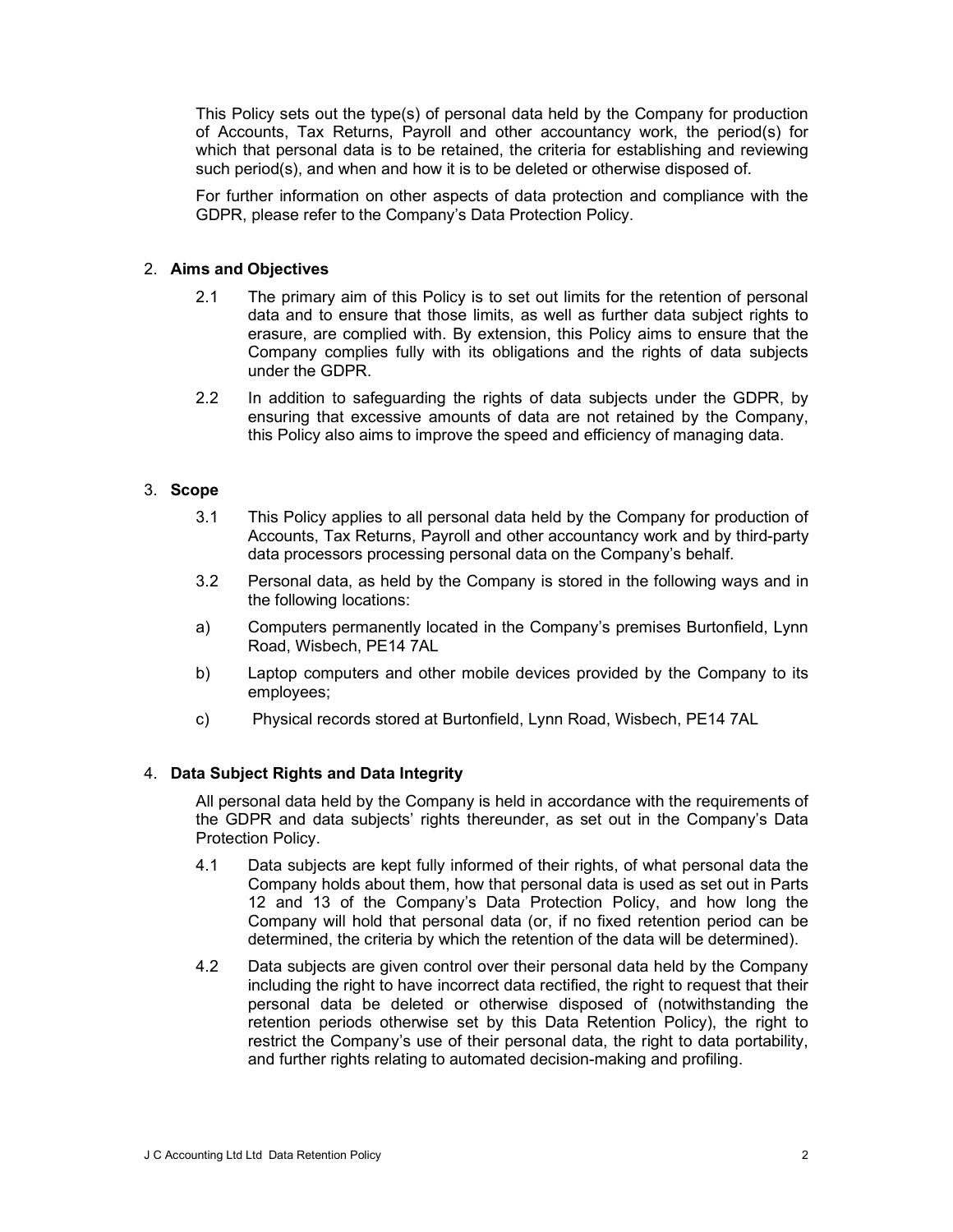#### 5. Technical and Organisational Data Security Measures

- 5.1 The following technical measures are in place within the Company to protect the security of personal data. Please refer to Parts 22 to 26 of the Company's Data Protection Policy for further details:
- a) All emails containing personal data must be encrypted;
- b) All emails containing personal data must be marked "confidential";
- c) Personal data may only be transmitted over secure networks;
- d) Personal data may not be transmitted over a wireless network if there is a reasonable wired alternative;
- e) Personal data contained in the body of an email, whether sent or received, should be copied from the body of that email and stored securely. The email itself and associated temporary files should be deleted;
- f) Where personal data is to be transferred in hardcopy form, it should be passed directly to the recipient.
- g) No personal data may be shared informally and if access is required to any personal data, such access should be formally requested from Jayne Perry FCCA.
- h) All hardcopies of personal data, along with any electronic copies stored on physical media should be stored securely;
- i) No personal data may be transferred to any employees, agents, contractors, or other parties, whether such parties are working on behalf of the Company or not, without authorisation;
- j) Personal data must be handled with care at all times and should not be left unattended or on view;
- k) Computers used to view personal data must always be locked before being left unattended;
- l) No personal data should be stored on any mobile device, whether such device belongs to the Company or otherwise without the formal written approval of Jayne Perry FCCA and then strictly in accordance with all instructions and limitations described at the time the approval is given, and for no longer than is absolutely necessary;
- m) All personal data stored electronically should be backed up Daily with backups stored onsite. All backups should be encrypted;
- n) All electronic copies of personal data should be stored securely using passwords and encryption;
- o) All passwords used to protect personal data should be changed regularly and should must be secure;
- p) Under no circumstances should any passwords be written down or shared. If a password is forgotten, it must be reset using the applicable method. IT staff do not have access to passwords;
- q) All software should be kept up-to-date. Security-related updates should be installed as soon as reasonably possible after becoming available;
- r) No software may be installed on any Company-owned computer or device without approval; and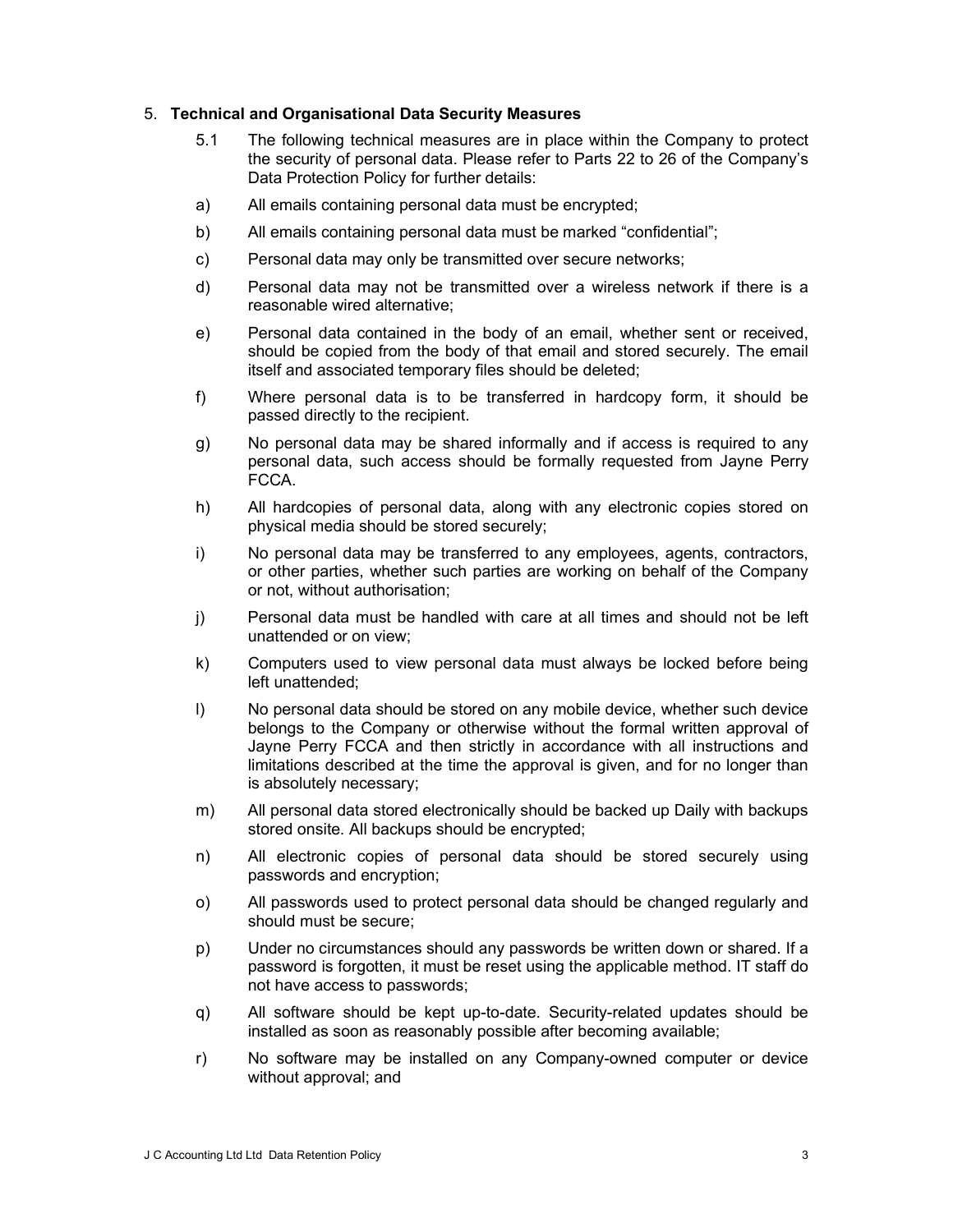- 5.2 The following organisational measures are in place within the Company to protect the security of personal data. Please refer to Part 27 of the Company's Data Protection Policy for further details:
- a) All employees and other parties working on behalf of the Company shall be made fully aware of both their individual responsibilities and the Company's responsibilities under the GDPR and under the Company's Data Protection Policy;
- b) Only employees and other parties working on behalf of the Company that need access to, and use of, personal data in order to perform their work shall have access to personal data held by the Company;
- c) All employees and other parties working on behalf of the Company handling personal data will be appropriately trained to do so;
- d) All employees and other parties working on behalf of the Company handling personal data will be appropriately supervised;
- e) All employees and other parties working on behalf of the Company handling personal data should exercise care and caution when discussing any work relating to personal data at all times;
- f) Methods of collecting, holding, and processing personal data shall be regularly evaluated and reviewed;
- g) The performance of those employees and other parties working on behalf of the Company handling personal data shall be regularly evaluated and reviewed;
- h) All employees and other parties working on behalf of the Company handling personal data will be bound by contract to comply with the GDPR and the Company's Data Protection Policy;
- i) All agents, contractors, or other parties working on behalf of the Company handling personal data must ensure that any and all relevant employees are held to the same conditions as those relevant employees of the Company arising out of the GDPR and the Company's Data Protection Policy;
- j) Where any agent, contractor or other party working on behalf of the Company handling personal data fails in their obligations under the GDPR and/or the Company's Data Protection Policy, that party shall indemnify and hold harmless the Company against any costs, liability, damages, loss, claims or proceedings which may arise out of that failure.

# 6. Data Disposal

Upon the expiry of the data retention periods set out below in Part 7 of this Policy, or when a data subject exercises their right to have their personal data erased, personal data shall be deleted, destroyed, or otherwise disposed of as follows:

- 6.1 Personal data stored electronically (including any and all backups thereof) shall be deleted 6 Years after the end of the last Tax Year of work provided;
- 6.2 Personal data stored in hardcopy form shall be shredded 6 Years after the end of the last Tax Year of work provided;

# 7. Data Retention

7.1 As stated above, and as required by law, the Company shall not retain any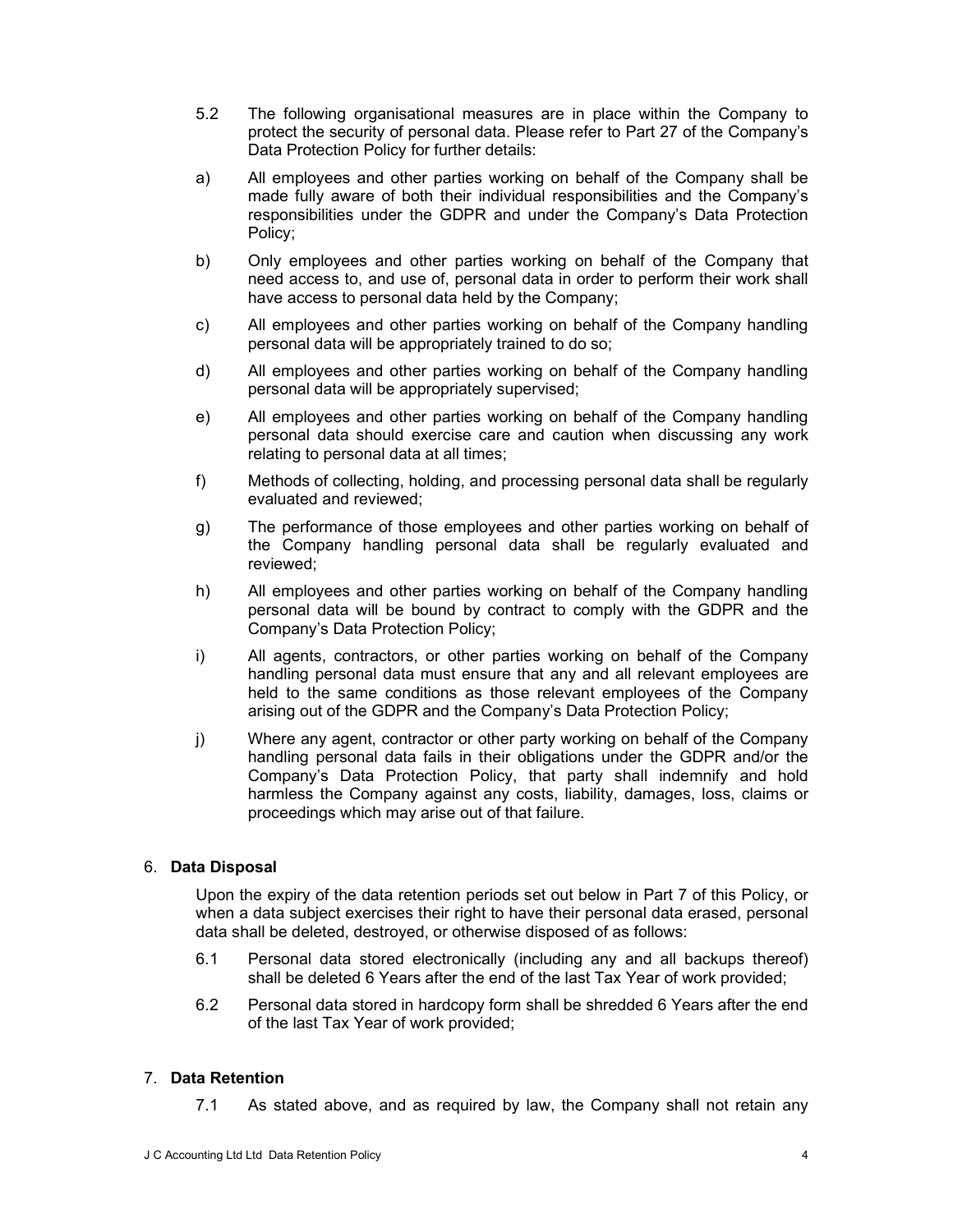personal data for any longer than is necessary in light of the purpose(s) for which that data is collected, held, and processed.

- 7.2 Different types of personal data, used for different purposes, will necessarily be retained for different) s set out below.
- 7.3 When establishing and/or reviewing retention periods, the following shall be taken into account:
- a) The objectives and requirements of the Company;
- b) The type of personal data in question;
- c) The purpose(s) for which the data in question is collected, held, and processed;
- d) The Company's legal basis for collecting, holding, and processing that data;
- e) The category or categories of data subject to whom the data relates;
- f) HMRC and Companies House legislation.
- 7.4 If a precise retention period cannot be fixed for a particular type of data, criteria shall be established by which the retention of the data will be determined, thereby ensuring that the data in question, and the retention of that data, can be regularly reviewed against those criteria.
- 7.5 Notwithstanding the following defined retention periods, certain personal data may be deleted or otherwise disposed of prior to the expiry of its defined retention period where a decision is made within the Company to do so (whether in response to a request by a data subject or otherwise).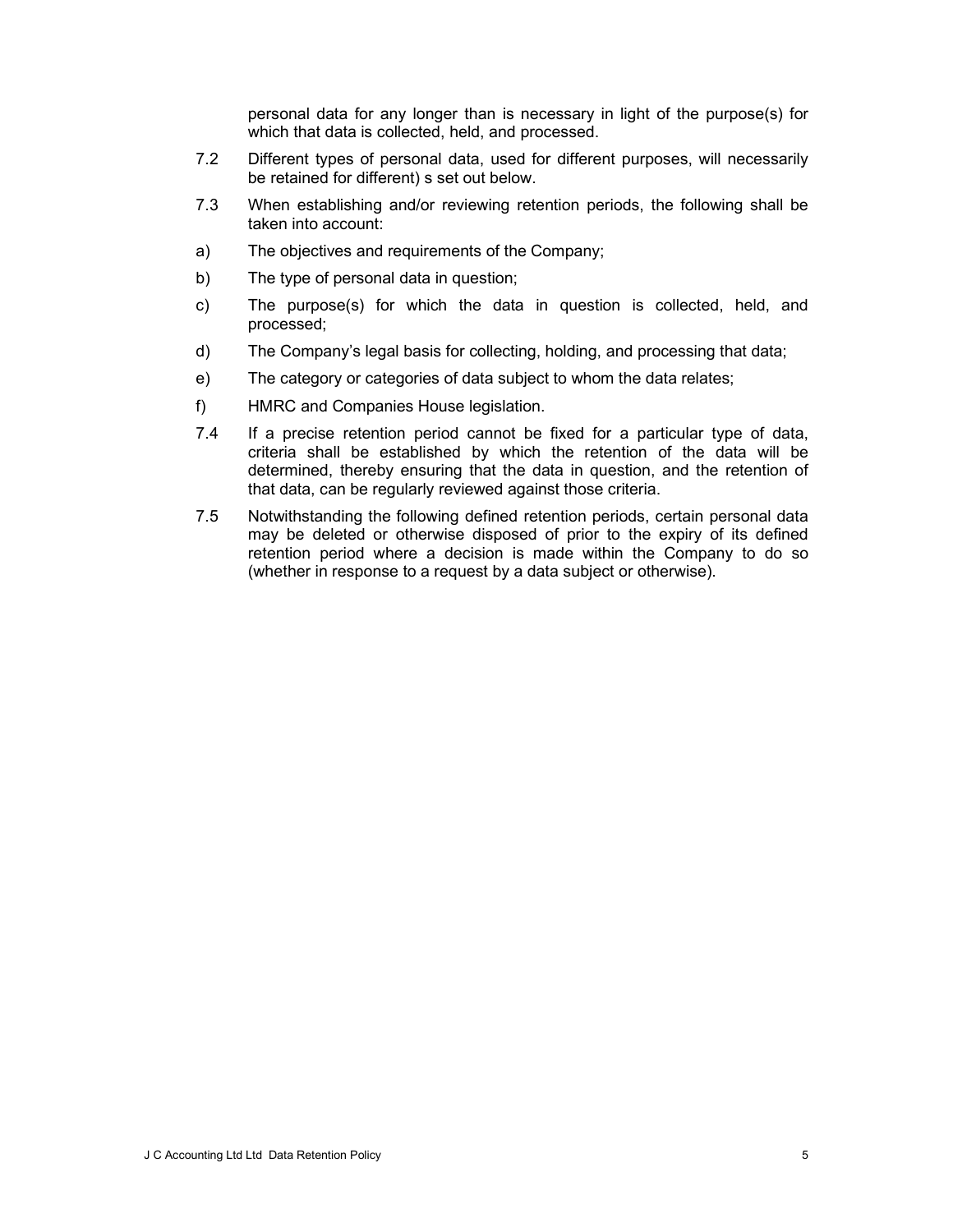| Data Ref.  | <b>Type of Data</b>                                | <b>Purpose of Data</b>                                               | <b>Review Period</b> | <b>Retention Period</b><br>or Criteria                                            | <b>Comments</b>                                                           |
|------------|----------------------------------------------------|----------------------------------------------------------------------|----------------------|-----------------------------------------------------------------------------------|---------------------------------------------------------------------------|
| Contact    | Name,<br>Address,<br>Email and<br>Phone            | For client contact purposes                                          | 12 Monthly           | 6 Years after end<br>of last Tax Return<br>for which service<br>has been provided |                                                                           |
| Identity   | Documents to<br>Identify                           | To make sure compliance<br>with Anti-Money Laundering                | 12 Monthly           | 6 Years after end<br>of last Tax Return<br>for which service<br>has been provided | Driving Licence or Passport plus Utility<br><b>Bill or Bank Statement</b> |
| Tax        | Taxation<br><b>Details</b>                         | For production of Tax<br>Returns                                     | 12 Monthly           | 6 Years after end<br>of last Tax Return<br>for which service<br>has been provided | UTR number, NI Number                                                     |
| Tax 1      | P60/P45/P11D                                       | For production of Tax<br><b>Returns New Ones Issued</b><br>Each Year | 12 Monthly           | 6 Years after end<br>of the Tax Return                                            | <b>Statutory Documents issued by Tax</b><br>Office or Employer            |
| Accounts   | Accounting<br>Records                              | For production of Tax<br><b>Returns New Ones Issued</b><br>Each Year | 12 Monthly           | 6 Years after end<br>of the Tax Return                                            |                                                                           |
| <b>VAT</b> | Accounting<br>Records                              | For production of VAT<br>Returns New information for<br>Each Return  | 12 Monthly           | 6 Years after end<br>of the Tax Return                                            |                                                                           |
| Payroll    | Name,<br>Address,<br>Email, DOB,<br>N <sub>l</sub> | For Production of Monthly<br>and Weekly Payrolls                     | 12 Monthly           | 6 Years after end<br>of last Tax Return<br>for which service<br>has been provided |                                                                           |
|            |                                                    |                                                                      |                      |                                                                                   |                                                                           |
|            |                                                    |                                                                      |                      |                                                                                   |                                                                           |
|            |                                                    |                                                                      |                      |                                                                                   |                                                                           |

J C Accounting Ltd Ltd Data Retention Policy 6